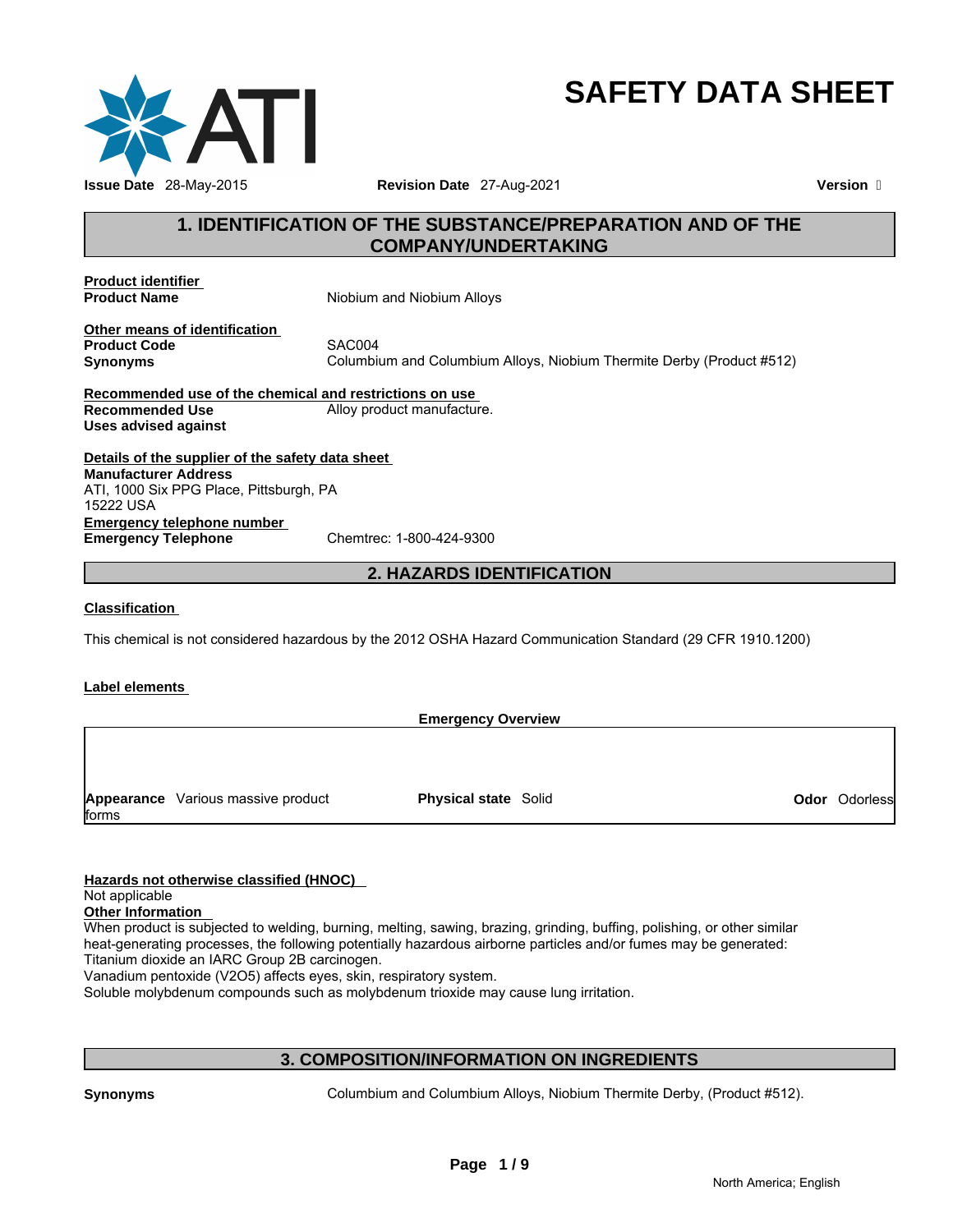## \_\_\_\_\_\_\_\_\_\_\_\_\_\_\_\_\_\_\_\_\_\_\_\_\_\_\_\_\_\_\_\_\_\_\_\_\_\_\_\_\_\_\_\_\_\_\_\_\_\_\_\_\_\_\_\_\_\_\_\_\_\_\_\_\_\_\_\_\_\_\_\_\_\_\_\_\_\_\_\_\_\_\_\_\_\_\_\_\_\_\_\_\_ **SAC004 Niobium and Niobium Alloys Revision Date** 27-Aug-2021

| <b>Chemical Name</b> | <b>CAS No.</b> | Weight-%  |
|----------------------|----------------|-----------|
| Niobium (Columbium)  | 7440-03-1      | $45 - 99$ |
| Titanium             | 7440-32-6      | $0 - 55$  |
| <b>Aluminum</b>      | 7429-90-5      | $0 - 50$  |
| Tantalum             | 7440-25-7      | $0 - 30$  |
| Tungsten             | 7440-33-7      | $0 - 30$  |
| <b>Hafnium</b>       | 7440-58-6      | $0 - 30$  |
| Vanadium             | 7440-62-2      | $0 - 10$  |
| Molvbdenum           | 7439-98-7      | $0 - 10$  |
| <b>Zirconium</b>     | 7440-67-7      | $0 - 5$   |

## **4. FIRST AID MEASURES**

| <b>First aid measures</b>                                   |                                                                                                                                                        |
|-------------------------------------------------------------|--------------------------------------------------------------------------------------------------------------------------------------------------------|
| Eye contact                                                 | In the case of particles coming in contact with eyes during processing, treat as with any<br>foreign object.                                           |
| <b>Skin Contact</b>                                         | None under normal use conditions.                                                                                                                      |
| <b>Inhalation</b>                                           | If excessive amounts of smoke, fume, or particulate are inhaled during processing, remove<br>to fresh air and consult a qualified health professional. |
| Ingestion                                                   | Not an expected route of exposure.                                                                                                                     |
| Most important symptoms and effects, both acute and delayed |                                                                                                                                                        |
| <b>Symptoms</b>                                             | None anticipated.                                                                                                                                      |
|                                                             | Indication of any immediate medical attention and special treatment needed                                                                             |
| Note to physicians                                          | Treat symptomatically.                                                                                                                                 |
|                                                             | <b>5. FIRE-FIGHTING MEASURES</b>                                                                                                                       |

#### **Suitable extinguishing media**

Product not flammable in the form as distributed, flammable as finely divided particles or pieces resulting from processing of this product. Isolate large fires and allow to burn out. Smother small fires with salt (NaCl) or class D dry powder fire extinguisher.

**Unsuitable extinguishing media** Do not spray water on burning metal as an explosion may occur. This explosive characteristic is caused by the hydrogen and steam generated by the reaction of water with the burning material.

## **Specific hazards arising from the chemical**

Intense heat. Very fine, high surface area material resulting from grinding, buffing, polishing, or similar processes of this product may ignite spontaneously at room temperature. WARNING: Fine particles resulting from grinding, buffing, polishing, or similar processes of this product may form combustible dust-air mixtures. Keep particles away from all ignition sources including heat, sparks, and flame. Prevent dust accumulations to minimize combustible dust hazard.

**Hazardous combustion products** Titanium dioxide an IARC Group 2B carcinogen. Vanadium pentoxide (V2O5) affects eyes, skin, respiratory system. Soluble molybdenum compounds such as molybdenum trioxide may cause lung irritation.

**Explosion data Sensitivity to Mechanical Impact** None. **Sensitivity to Static Discharge** None.

#### **Protective equipment and precautions for firefighters**

Firefighters should wear self-contained breathing apparatus and full firefighting turnout gear.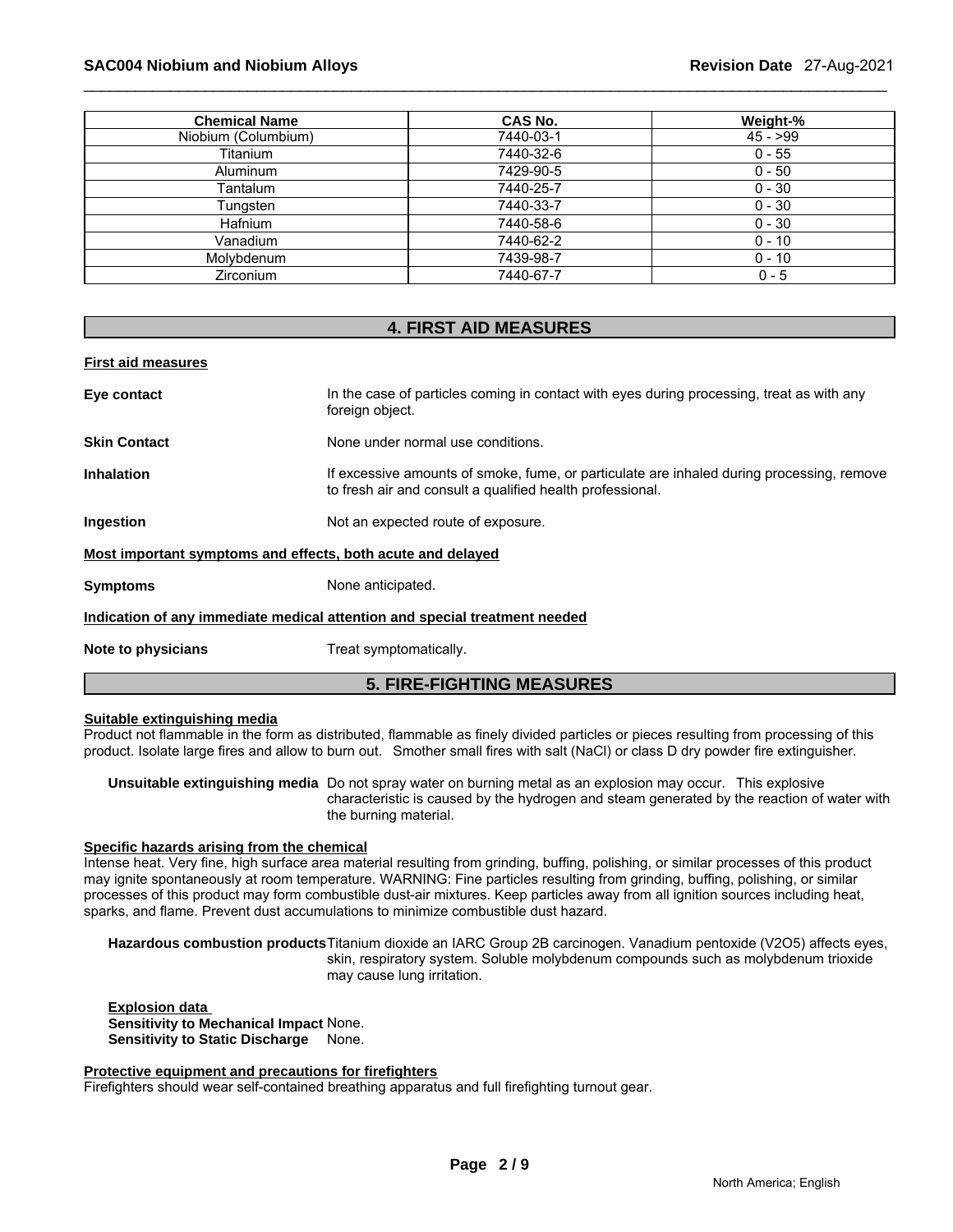# **6. ACCIDENTAL RELEASE MEASURES**

#### **Personal precautions, protective equipment and emergency procedures**

| <b>Personal precautions</b>                          | Use personal protective equipment as required.                                                                  |
|------------------------------------------------------|-----------------------------------------------------------------------------------------------------------------|
| For emergency responders                             | Use personal protective equipment as required.                                                                  |
| <b>Environmental precautions</b>                     |                                                                                                                 |
| <b>Environmental precautions</b>                     | Not applicable to massive product.                                                                              |
| Methods and material for containment and cleaning up |                                                                                                                 |
| <b>Methods for containment</b>                       | Not applicable to massive product.                                                                              |
| Methods for cleaning up                              | Not applicable to massive product.                                                                              |
|                                                      | 7. HANDLING AND STORAGE                                                                                         |
| <b>Precautions for safe handling</b>                 |                                                                                                                 |
|                                                      | A familia de la la la ciencia de la cada de la ciencia de la cada de la cada distinguista de la cada de la cien |

**Advice on safe handling** Very fine, high surface area material resulting from grinding, buffing, polishing, or similar processes of this product may ignite spontaneously at room temperature. WARNING: Fine particles resulting from grinding, buffing, polishing, or similar processes of this product may form combustible dust-air mixtures. Keep particles away from all ignition sources including heat, sparks, and flame. Prevent dust accumulations to minimize combustible dust hazard.

#### **Conditions for safe storage, including any incompatibilities**

| <b>Storage Conditions</b> | Keep chips, turnings, dust, and other small particles away from heat, sparks, flame and<br>other sources of ignition (i.e., pilot lights, electric motors and static electricity).                                                   |
|---------------------------|--------------------------------------------------------------------------------------------------------------------------------------------------------------------------------------------------------------------------------------|
| Incompatible materials    | Dissolves in hydrofluoric acid. Ignites in the presence of fluorine. When heated above<br>200°C, reacts exothermically with the following. Chlorine, bromine, halocarbons, carbon<br>tetrachloride, carbon tetrafluoride, and freon. |

# **8. EXPOSURE CONTROLS/PERSONAL PROTECTION**

## **Control parameters**

| <b>Chemical Name</b>             | <b>ACGIH TLV</b>                                                                                                 | <b>OSHA PEL</b>                                                                                      |
|----------------------------------|------------------------------------------------------------------------------------------------------------------|------------------------------------------------------------------------------------------------------|
| Niobium (Columbium)<br>7440-03-1 |                                                                                                                  |                                                                                                      |
| Titanium<br>7440-32-6            |                                                                                                                  |                                                                                                      |
| <b>Aluminum</b><br>7429-90-5     | TWA: 1 $mg/m3$ respirable fraction                                                                               | TWA: $15 \text{ mg/m}^3$ total dust<br>TWA: $5 \text{ mg/m}^3$ respirable fraction                   |
| Tungsten<br>7440-33-7            | STEL: 10 mg/m <sup>3</sup> STEL: 10 mg/m <sup>3</sup> W<br>TWA: 5 mg/m <sup>3</sup> TWA: 5 mg/m <sup>3</sup> W   | (vacated) STEL: 10 mg/m <sup>3</sup> (vacated) STEL:<br>10 mg/m $3$ W                                |
| Tantalum<br>7440-25-7            |                                                                                                                  | TWA: $5 \text{ mg/m}^3$                                                                              |
| <b>Hafnium</b><br>7440-58-6      | TWA: $0.5$ mg/m <sup>3</sup> TWA: $0.5$ mg/m <sup>3</sup> Hf                                                     | TWA: $0.5 \text{ mg/m}^3$                                                                            |
| Vanadium<br>7440-62-2            |                                                                                                                  | Ceiling: 0.5 mg/m <sup>3</sup> V2O5 respirable dust<br>Ceiling: 0.1 mg/m <sup>3</sup> V2O5 fume      |
| Molybdenum<br>7439-98-7          | TWA: $10 \text{ mg/m}^3$ inhalable fraction<br>TWA: 3 mg/m <sup>3</sup> respirable fraction                      |                                                                                                      |
| <b>Zirconium</b><br>7440-67-7    | STEL: 10 mg/m <sup>3</sup> STEL: 10 mg/m <sup>3</sup> Zr<br>TWA: 5 mg/m <sup>3</sup> TWA: 5 mg/m <sup>3</sup> Zr | TWA: $5 \text{ mg/m}^3$ Zr<br>(vacated) STEL: 10 mg/m <sup>3</sup> (vacated) STEL:<br>10 mg/m $3$ Zr |

**Page 3 / 9 Appropriate engineering controls**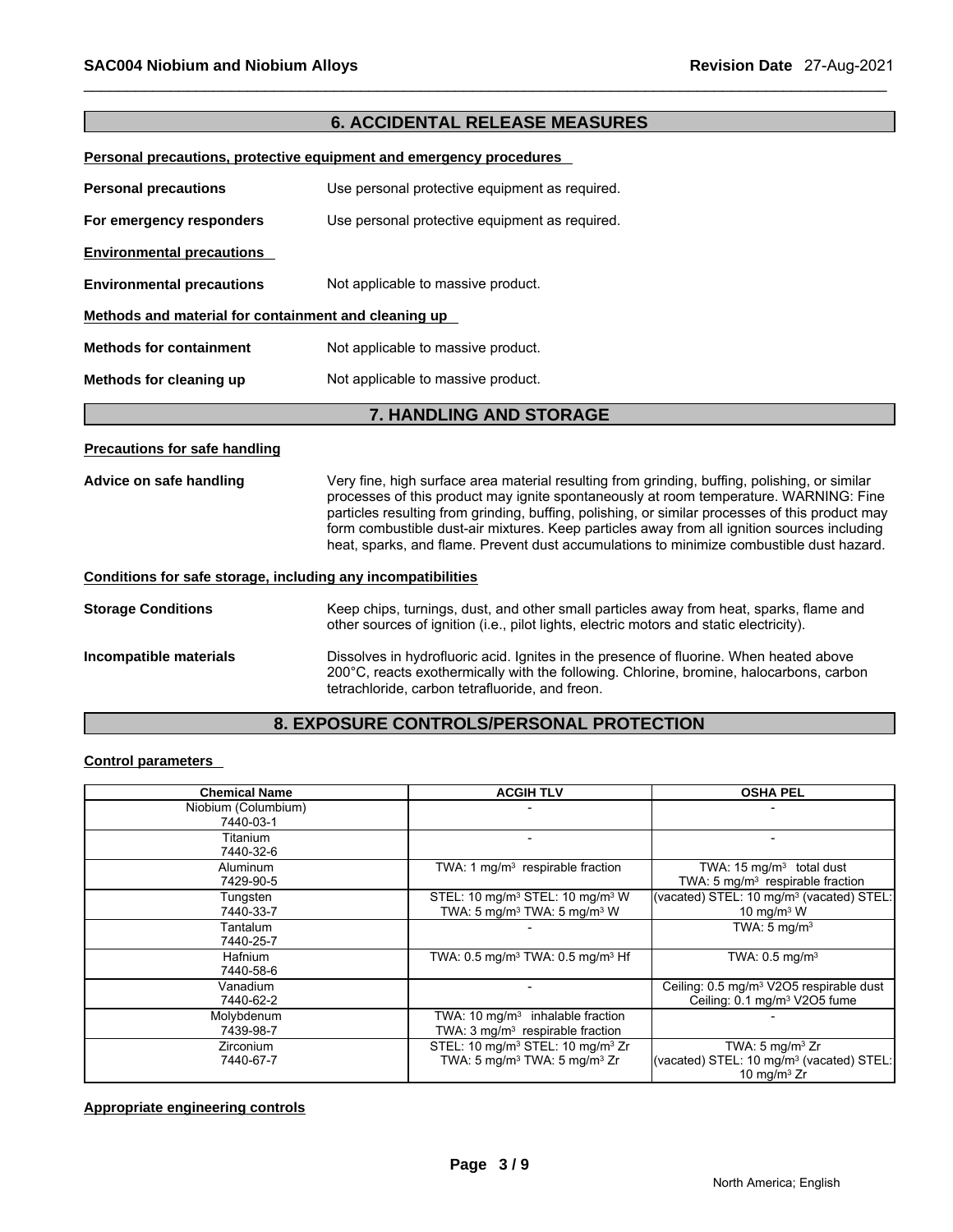| <b>Engineering Controls</b>           | Avoid generation of uncontrolled particles.                                                                                                                                                                                                                                                                                                                                     |
|---------------------------------------|---------------------------------------------------------------------------------------------------------------------------------------------------------------------------------------------------------------------------------------------------------------------------------------------------------------------------------------------------------------------------------|
|                                       | Individual protection measures, such as personal protective equipment                                                                                                                                                                                                                                                                                                           |
| <b>Eye/face protection</b>            | When airborne particles may be present, appropriate eye protection is recommended. For<br>example, tight-fitting goggles, foam-lined safety glasses or other protective equipment that<br>shield the eyes from particles.                                                                                                                                                       |
| Skin and body protection              | Fire/flame resistant/retardant clothing may be appropriate during hot work with the product.<br>Cut-resistant gloves and/or protective clothing may be appropriate when sharp surfaces are<br>present.                                                                                                                                                                          |
| <b>Respiratory protection</b>         | When particulates/fumes/gases are generated and if exposure limits are exceeded or<br>irritation is experienced, proper approved respiratory protection should be worn.<br>Positive-pressure supplied air respirators may be required for high airborne contaminant<br>concentrations. Respiratory protection must be provided in accordance with current local<br>regulations. |
| <b>General Hygiene Considerations</b> | Handle in accordance with good industrial hygiene and safety practice.                                                                                                                                                                                                                                                                                                          |

# **9. PHYSICAL AND CHEMICAL PROPERTIES**

# **Information on basic physical and chemical properties**

| <b>Physical state</b><br>Appearance                                 | Solid<br>Various massive product forms | Odor                                                                                                                                                                | Odorless       |
|---------------------------------------------------------------------|----------------------------------------|---------------------------------------------------------------------------------------------------------------------------------------------------------------------|----------------|
| <b>Color</b>                                                        | Metallic gray silver                   | <b>Odor threshold</b>                                                                                                                                               | Not applicable |
| <b>Property</b><br>pH                                               | Values                                 | Remarks • Method<br>Not applicable                                                                                                                                  |                |
| Melting point / freezing point<br>Boiling point / boiling range     | 1800-2500 °C /<br>3270-4530 °F         |                                                                                                                                                                     |                |
| <b>Flash point</b>                                                  |                                        |                                                                                                                                                                     |                |
| <b>Evaporation rate</b><br>Flammability (solid, gas)                |                                        | Not applicable<br>Product not flammable in the form as distributed.<br>flammable as finely divided particles or pieces<br>resulting from processing of this product |                |
| <b>Flammability Limit in Air</b>                                    |                                        |                                                                                                                                                                     |                |
| <b>Upper flammability limit:</b><br>Lower flammability limit:       |                                        |                                                                                                                                                                     |                |
| Vapor pressure                                                      |                                        | Not applicable                                                                                                                                                      |                |
| <b>Vapor density</b>                                                |                                        | Not applicable                                                                                                                                                      |                |
| <b>Specific Gravity</b>                                             | $5.6 - 11.9$                           |                                                                                                                                                                     |                |
| <b>Water solubility</b>                                             | Insoluble                              |                                                                                                                                                                     |                |
| Solubility in other solvents                                        |                                        |                                                                                                                                                                     |                |
| <b>Partition coefficient</b>                                        |                                        | Not applicable<br>Not applicable                                                                                                                                    |                |
| <b>Autoignition temperature</b><br><b>Decomposition temperature</b> |                                        | Not applicable                                                                                                                                                      |                |
| <b>Kinematic viscosity</b>                                          |                                        | Not applicable                                                                                                                                                      |                |
| <b>Dynamic viscosity</b>                                            |                                        | Not applicable                                                                                                                                                      |                |
| <b>Explosive properties</b>                                         | Not applicable                         |                                                                                                                                                                     |                |
| <b>Oxidizing properties</b>                                         | Not applicable                         |                                                                                                                                                                     |                |
| <b>Other Information</b>                                            |                                        |                                                                                                                                                                     |                |
| <b>Softening point</b>                                              |                                        |                                                                                                                                                                     |                |
| <b>Molecular weight</b>                                             |                                        |                                                                                                                                                                     |                |
| <b>VOC Content (%)</b>                                              | Not applicable                         |                                                                                                                                                                     |                |
| <b>Density</b>                                                      |                                        |                                                                                                                                                                     |                |
| <b>Bulk density</b>                                                 |                                        |                                                                                                                                                                     |                |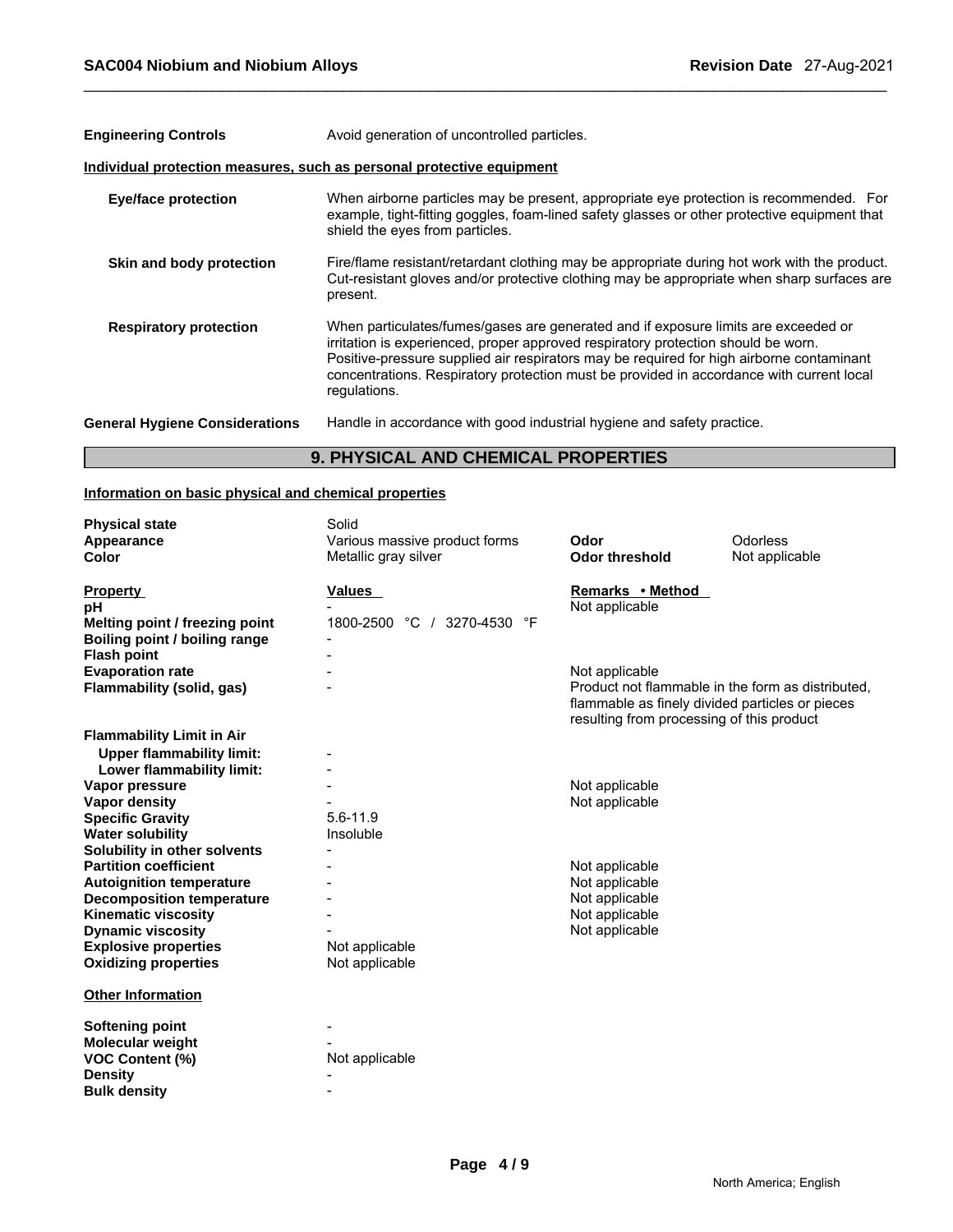# **10. STABILITY AND REACTIVITY**

## **Reactivity**

Not applicable

#### **Chemical stability**

Stable under normal conditions.

#### **Possibility of Hazardous Reactions**

None under normal processing.

#### **Hazardous polymerization** Hazardous polymerization does not occur.

#### **Conditions to avoid**

Dust formation and dust accumulation.

#### **Incompatible materials**

Dissolves in hydrofluoric acid. Ignites in the presence of fluorine. When heated above 200°C, reacts exothermically with the following. Chlorine, bromine, halocarbons, carbon tetrachloride, carbon tetrafluoride, and freon.

# **Hazardous Decomposition Products**

When product is subjected to welding, burning, melting, sawing, brazing, grinding, buffing, polishing, or other similar heat-generating processes, the following potentially hazardous airborne particles and/or fumes may be generated:. Titanium dioxide an IARC Group 2B carcinogen. Vanadium pentoxide (V2O5) affects eyes, skin, respiratory system. Soluble molybdenum compounds such as molybdenum trioxide may cause lung irritation.

# **11. TOXICOLOGICAL INFORMATION**

## **Information on likely routes of exposure**

## **Product Information**

| <b>Inhalation</b>   | Not an expected route of exposure for product in massive form. |
|---------------------|----------------------------------------------------------------|
| Eye contact         | Not an expected route of exposure for product in massive form. |
| <b>Skin Contact</b> | Product not classified.                                        |
| <b>Ingestion</b>    | Not an expected route of exposure for product in massive form. |

| <b>Chemical Name</b>             | Oral LD50         | <b>Dermal LD50</b>       | <b>Inhalation LC50</b>   |
|----------------------------------|-------------------|--------------------------|--------------------------|
| Niobium (Columbium)<br>7440-03-1 | > 10,000 mg/kg bw | > 2000 mg/kg bw          |                          |
| Titanium<br>7440-32-6            | > 5000 mg/kg bw   |                          | $\overline{\phantom{0}}$ |
| Aluminum<br>7429-90-5            | 15,900 mg/kg bw   | $\overline{\phantom{0}}$ | $> 1$ mg/L               |
| Tungsten<br>7440-33-7            | > 2000 mg/kg bw   | > 2000 mg/kg bw          | $> 5.4$ mg/L             |
| Tantalum<br>7440-25-7            | > 2000 mg/kg bw   | > 2000 mg/kg bw          | $> 5.18$ mg/L            |
| Hafnium<br>7440-58-6             | > 5000 mg/kg bw   |                          | $>4.3$ mg/L              |
| Vanadium<br>7440-62-2            | > 2000 mg/kg bw   |                          | $\overline{\phantom{0}}$ |
| Molybdenum<br>7439-98-7          | > 2000 mg/kg bw   | > 2000 mg/kg bw          | $> 5.10$ mg/L            |
| Zirconium<br>7440-67-7           | > 5000 mg/kg bw   |                          | $>4.3$ mg/L              |

**Information on toxicological effects**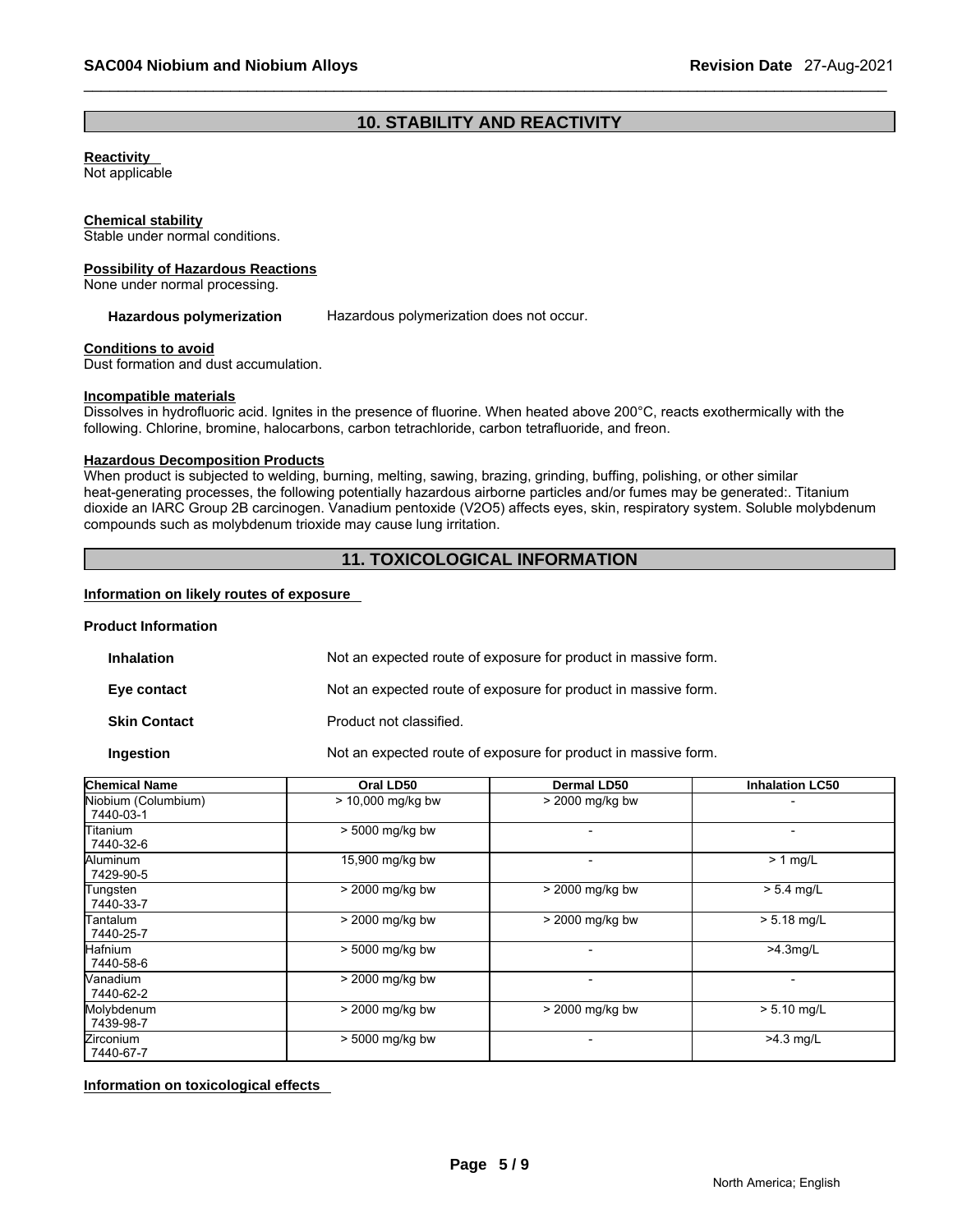# **Symptoms** None known.

## **Delayed and immediate effects as well as chronic effects from short and long-term exposure**

| Acute toxicity                    | Product not classified. |
|-----------------------------------|-------------------------|
| <b>Skin corrosion/irritation</b>  | Product not classified. |
| Serious eye damage/eye irritation | Product not classified. |
| Sensitization                     | Product not classified. |
| Germ cell mutagenicity            | Product not classified. |
| Carcinogenicity                   | Product not classified. |
| <b>Reproductive toxicity</b>      | Product not classified. |
| <b>STOT - single exposure</b>     | Product not classified. |
| <b>STOT - repeated exposure</b>   | Product not classified. |
| <b>Aspiration hazard</b>          | Product not classified. |

# **12. ECOLOGICAL INFORMATION**

# **Ecotoxicity**

This product as shipped is not classified for aquatic toxicity.

| <b>Chemical Name</b>             | Algae/aguatic plants                                                                                                                                                                                               | Fish                                                                                                                                                                                                               | <b>Toxicity to</b><br>microorganisms                                                            | Crustacea                                                                                                                                                                               |
|----------------------------------|--------------------------------------------------------------------------------------------------------------------------------------------------------------------------------------------------------------------|--------------------------------------------------------------------------------------------------------------------------------------------------------------------------------------------------------------------|-------------------------------------------------------------------------------------------------|-----------------------------------------------------------------------------------------------------------------------------------------------------------------------------------------|
| Niobium (Columbium)<br>7440-03-1 |                                                                                                                                                                                                                    |                                                                                                                                                                                                                    |                                                                                                 |                                                                                                                                                                                         |
| Titanium<br>7440-32-6            | The 72 h EC50 of titanium<br>dioxide to<br>Pseudokirchnerella<br>subcapitata was 61 mg of<br>TiO <sub>2</sub> /L.                                                                                                  | The 96 h LC50 of titanium<br>dioxide to Cyprinodon<br>variegatus was greater than<br>10,000 mg of TiO2/L.<br>The 96 h LC50 of titanium<br>dioxide to Pimephales<br>promelas was greater than<br>1,000 mg of TiO2/L | The 3 h EC50 of titanium<br>dioxide for activated sludge<br>were greater than 1000<br>$mg/L$ .  | The 48 h EC50 of titanium<br>dioxide to Daphnia Magna<br>was greater than 1000 mg of<br><b>TiO2/L.</b>                                                                                  |
| Aluminum<br>7429-90-5            | The 96-h EC50 values for<br>reduction of biomass of<br>Pseudokirchneriella<br>subcapitata in AAP-Medium<br>at pH 6, 7, and 8 were<br>estimated as 20.1, 5.4, and<br>150.6 µg/L, respectively, for<br>dissolved Al. | The 96 h LC50 of aluminum<br>to Oncorhynchus mykiss<br>was 7.4 mg of Al/L at pH 6.5<br>and 14.6 mg of Al/L at pH<br>7.5                                                                                            |                                                                                                 | The 48-hr LC50 for<br>Ceriodaphnia dubia exposed<br>to Aluminium chloride<br>increased from 0.72 to<br>greater than 99.6 mg/L with<br>water hardness increasing<br>from 25 to 200 mg/L. |
| Tungsten<br>7440-33-7            | The 72 h EC50 of sodium<br>tungstate to<br>Pseudokirchnerella<br>subcapitata was 31.0 mg of<br>W/L.                                                                                                                | The 96 h LC50 of sodium<br>tungstate to Danio rerio was<br>greater than 106 mg of W/L.                                                                                                                             | The 30 min EC50 of sodium<br>tungstate for activated<br>sludge were greater than<br>1000 mg/L.  | The 48 h EC50 of sodium<br>tungstate to Daphnia magna<br>was greater than 96 mg of<br>W/L.                                                                                              |
| Tantalum<br>7440-25-7            |                                                                                                                                                                                                                    | $\overline{a}$                                                                                                                                                                                                     |                                                                                                 |                                                                                                                                                                                         |
| Hafnium<br>7440-58-6             | The 72 h EC50 of hafnium<br>to Pseudokirchneriella<br>subcapitata was great than 8<br>ug of Hf/L (100% saturated<br>solution).                                                                                     | The 96 h LC50 of Hafnium<br>dioxide in water to Danio<br>rerio was greater than the<br>solubility limit of 0.007 mg<br>$Hf/L$ .                                                                                    |                                                                                                 | The 48 h EC50 of Hafnium<br>dioxide to Daphnia magna<br>was greater than the<br>solubility limit of 0.007 mg<br>Hf/L.                                                                   |
| Vanadium<br>7440-62-2            | The 72 h EC50 of vanadium<br>pentoxide to Desmodesmus<br>subspicatus was 2,907 ug of<br>V/L.                                                                                                                       | The 96 h LC50 of vanadium<br>pentoxide to Pimephales<br>promelas was 1,850 ug of<br>$V/L$ .                                                                                                                        | The 3 h EC50 of sodium<br>metavanadate for activated<br>sludge was greater than 100<br>$mg/L$ . | The 48 h EC50 of sodium<br>vanadate to Daphnia magna<br>was 2,661 ug of V/L.                                                                                                            |
| Molybdenum<br>7439-98-7          | The 72 h EC50 of sodium<br>molybdate dihydrate to<br>Pseudokirchneriella<br>subcapitata was 362.9 mg of<br>Mo/L.                                                                                                   | The 96 h LC50 of sodium<br>molybdate dihydrate to<br>Pimephales promelas was<br>644.2 mg/L                                                                                                                         | The 3 h EC50 of<br>molybdenum trioxide for<br>activated sludge was 820<br>$mg/L$ .              | The 48 h LC50 of sodium<br>molybdate dihydrate to<br>Ceriodaphnia dubia was<br>1,015 mg/L.<br>The 48 h LC50 of sodium<br>molybdate dihydrate to                                         |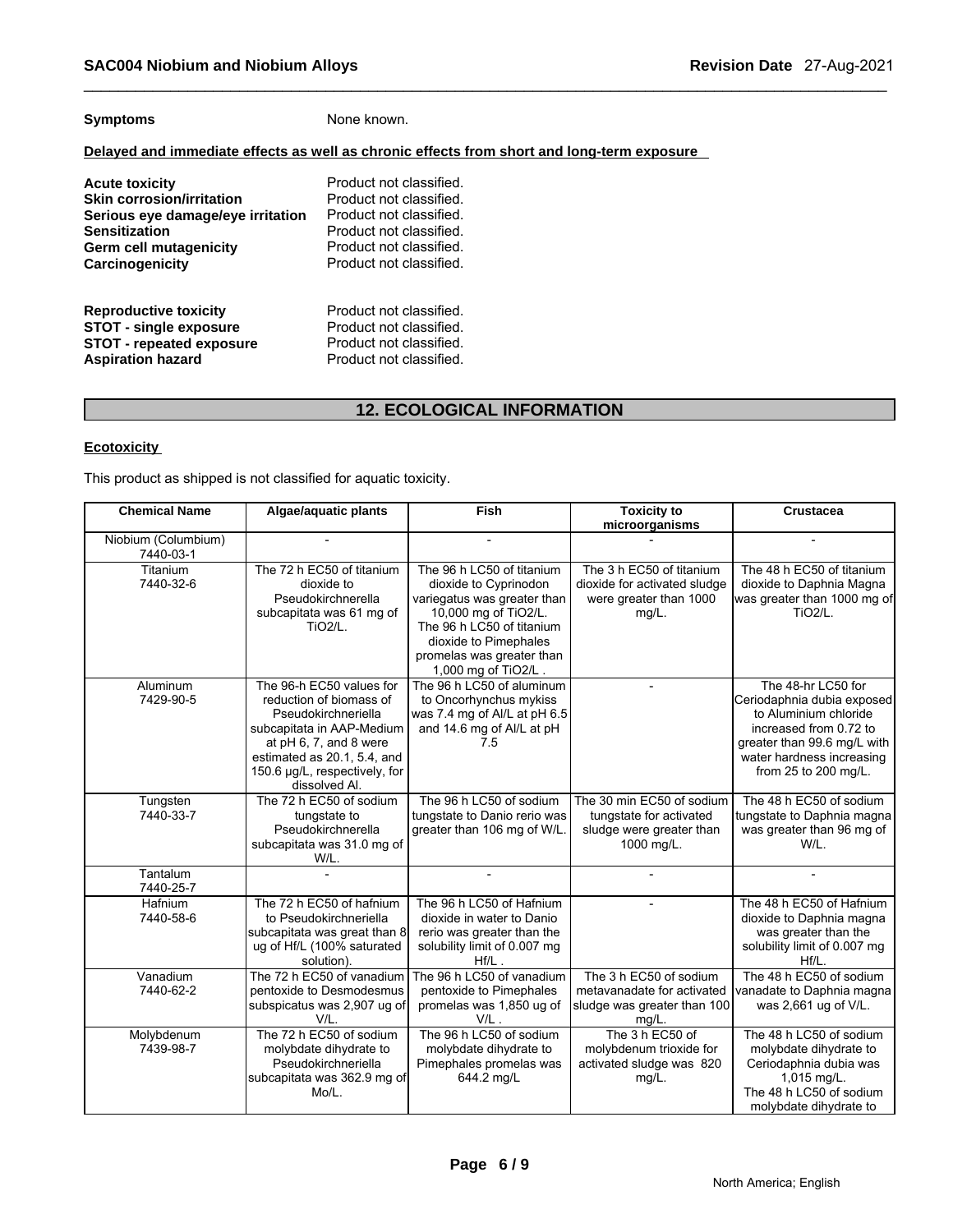|                               |                                                                                                                                                    |                                                | Daphnia magna was greater<br>than 1,727.8 mg/L.                                                      |
|-------------------------------|----------------------------------------------------------------------------------------------------------------------------------------------------|------------------------------------------------|------------------------------------------------------------------------------------------------------|
| <b>Zirconium</b><br>7440-67-7 | The 14 d NOEC of zirconiuml The 96 h LL50 of zirconium I<br>I dichloride oxide to Chlorella I<br>vulgaris was greater than<br>102.5 mg of $Zr/L$ . | to Danio rerio was greater<br>than 74.03 mg/L. | The 48 h EC50 of zirconium  <br>dioxide to Daphnia magna<br>was greater than 74.03 mg<br>of $Zr/L$ . |

## **Persistence and degradability**

#### **Bioaccumulation**

#### **Other adverse effects**

# **13. DISPOSAL CONSIDERATIONS**

**Waste treatment methods Disposal of wastes** Disposal should be in accordance with applicable regional, national and local laws and regulations. **Contaminated packaging Mone anticipated.** 

This product contains one or more substances that are listed with the State of California as a hazardous waste.

# **14. TRANSPORT INFORMATION**

**DOT** Not regulated

# **15. REGULATORY INFORMATION**

| International Inventories |                   |
|---------------------------|-------------------|
| <b>TSCA</b>               | Complies          |
| <b>DSL/NDSL</b>           | Complies          |
| <b>EINECS/ELINCS</b>      | Complies          |
| <b>ENCS</b>               | Complies          |
| <b>IECSC</b>              | Complies          |
| <b>KECL</b>               | Complies          |
| <b>PICCS</b>              | Not Listed        |
| <b>AICS</b>               | <b>Not Listed</b> |

 **Legend:** 

 **TSCA** - United States Toxic Substances Control Act Section 8(b) Inventory

 **DSL/NDSL** - Canadian Domestic Substances List/Non-Domestic Substances List

 **EINECS/ELINCS** - European Inventory of Existing Chemical Substances/European List of Notified Chemical Substances

 **ENCS** - Japan Existing and New Chemical Substances

 **IECSC** - China Inventory of Existing Chemical Substances

 **KECL** - Korean Existing and Evaluated Chemical Substances

 **PICCS** - Philippines Inventory of Chemicals and Chemical Substances

 **AICS** - Australian Inventory of Chemical Substances

## **US Federal Regulations**

## **SARA 313**

Section 313 of Title III of the Superfund Amendments and Reauthorization Act of 1986 (SARA). This product does not contain any chemicals which are subject to the reporting requirements of the Act and Title 40 of the Code of Federal Regulations, Part 372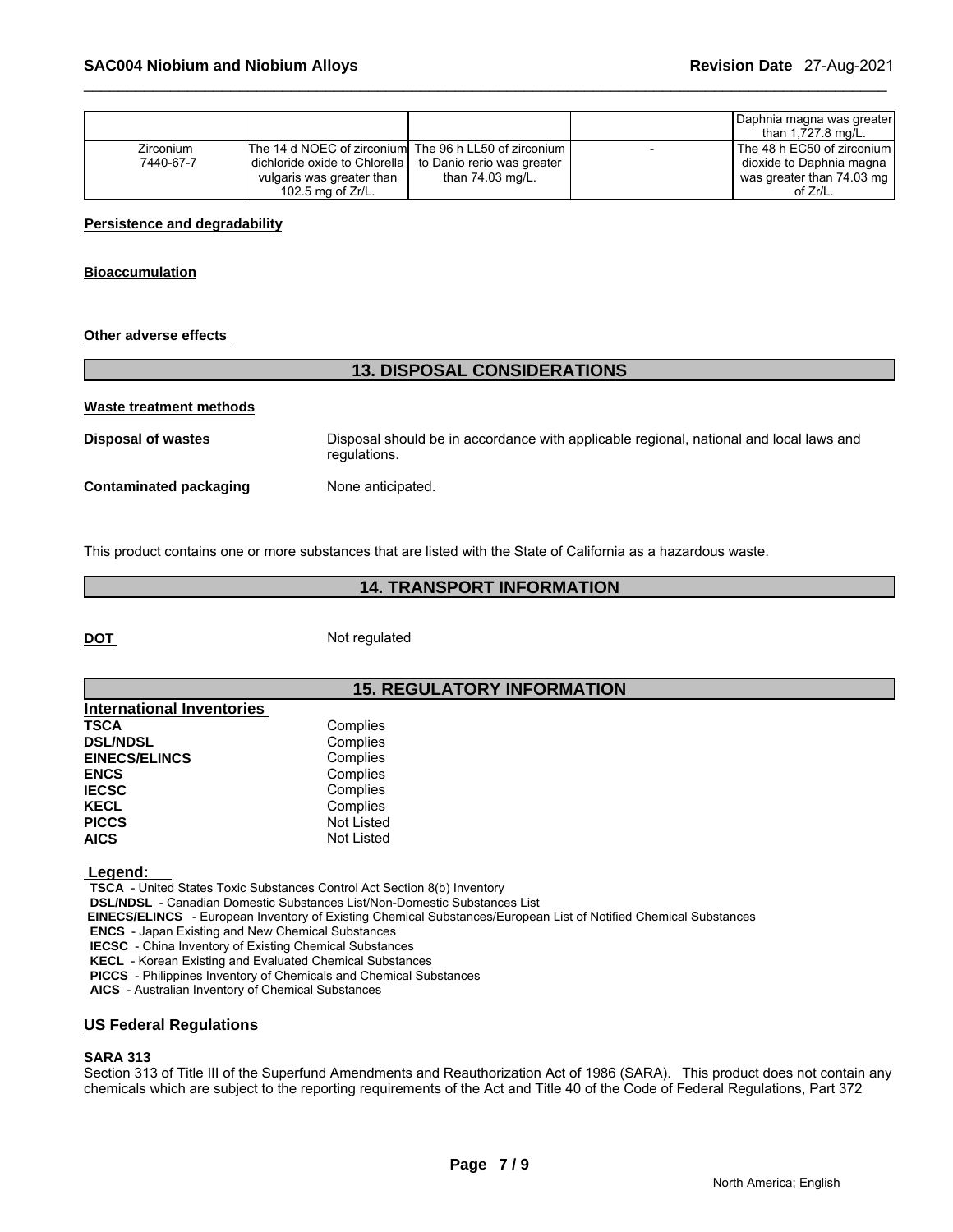| SARA 311/312 Hazard Categories    |    |
|-----------------------------------|----|
| Acute health hazard               | No |
| <b>Chronic Health Hazard</b>      | No |
| Fire hazard                       | No |
| Sudden release of pressure hazard | No |
| <b>Reactive Hazard</b>            | No |

## **CWA (Clean Water Act)**

This product does not contain any substances regulated as pollutants pursuant to the Clean Water Act (40 CFR 122.21 and 40 CFR 122.42)

#### **CERCLA**

This material, as supplied, does not contain any substances regulated as hazardous substances under the Comprehensive Environmental Response Compensation and Liability Act (CERCLA) (40 CFR 302) or the Superfund Amendments and Reauthorization Act (SARA) (40 CFR 355). There may be specific reporting requirements at the local, regional, or state level pertaining to releases of this material

## **US State Regulations**

#### **California Proposition 65**

This product does not contain any Proposition 65 chemicals

## **U.S. State Right-to-Know Regulations**

| <b>Chemical Name</b>          | <b>New Jersey</b> | <b>Massachusetts</b> | Pennsylvania |
|-------------------------------|-------------------|----------------------|--------------|
| Titanium<br>7440-32-6         | х                 |                      |              |
| <b>Aluminum</b><br>7429-90-5  | X                 | X                    | X            |
| Tungsten<br>7440-33-7         | X                 | X                    |              |
| Tantalum<br>7440-25-7         | x                 | X                    | x            |
| Hafnium<br>7440-58-6          | x                 | X                    | л            |
| Vanadium<br>7440-62-2         | X                 | X                    |              |
| Molybdenum<br>7439-98-7       | X                 | X                    | x            |
| <b>Zirconium</b><br>7440-67-7 | x                 | x                    |              |

## **U.S. EPA Label Information**

**EPA Pesticide Registration Number** Not applicable

| <b>NFPA</b>                               | Health hazards 0  | <b>Flammability</b> 0                              | Instability 0             | <b>Physical and Chemical</b><br><b>Properties -</b> |
|-------------------------------------------|-------------------|----------------------------------------------------|---------------------------|-----------------------------------------------------|
| <b>HMIS</b><br>Chronic Hazard Star Legend | Health hazards 1* | <b>Flammability</b> 0<br>* = Chronic Health Hazard | <b>Physical hazards</b> 0 | Personal protection X                               |
| <b>Issue Date</b>                         | 28-May-2015       |                                                    |                           |                                                     |
| <b>Revision Date</b>                      | 27-Aug-2021       |                                                    |                           |                                                     |
| <b>Revision Note</b>                      |                   |                                                    |                           |                                                     |
| Updated Section(s): 3                     |                   |                                                    |                           |                                                     |
| Note:                                     |                   |                                                    |                           |                                                     |